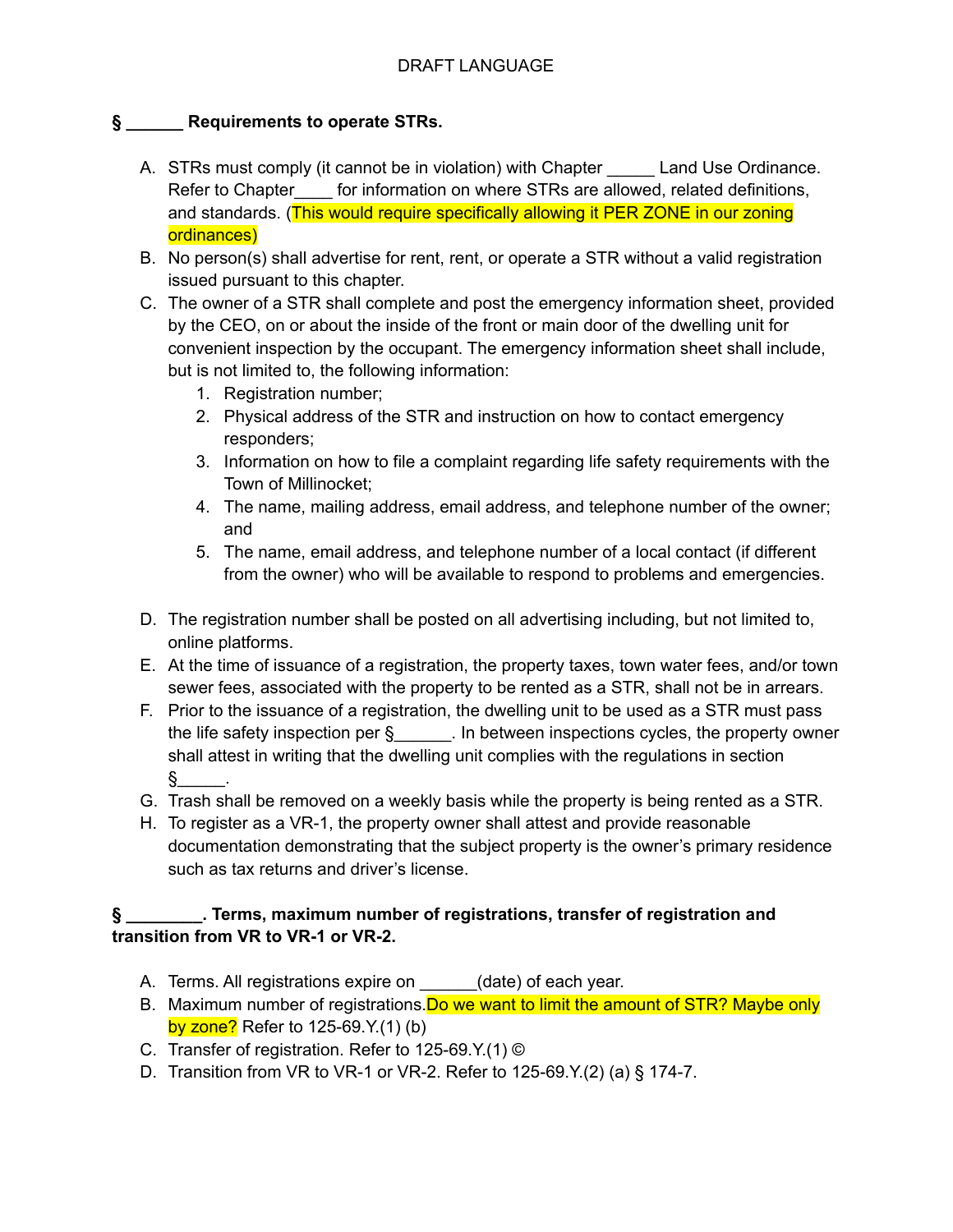### **Procedure for registration and renewal**

- A. Applications. All applications for STR registrations shall be filed with the CEO on forms provided for this purpose.
- B. Fee. The non-refundable registration fee must be paid at the time the application is filed. (Should this be a filing fee? Free?)
- C. Renewal. Refer to 125-69.Y.(2) (b)
- D. The Code Enforcement Office shall issue a registration to the property owner if the dwelling unit has met all requirements of this chapter.
- E. Within 30 days of the issuance of a new registration, the CEO shall send a one-time notification of the STR to all property owners within 50 feet of the outer boundary of the property. Notice shall be deemed received if mailed to an owner's last known address according to the town tax records. This provision does not apply to registrations that are being renewed.
- F. Having secured a registration does not relieve the property owner from the obligation to obtain any additional permits necessary for the use.
- G. All issued registrations shall be filed with the building permit files under the management of the CEO.

### **§\_\_\_\_\_\_. Life safety inspections and inspection schedule.**

- A. The registration of a STR shall be subject to an initial inspection of life safety requirements by the CEO, and thereafter, registration renewals shall be subject to an inspection every three years.
- B. All STRs shall comply with:
	- 1. The following chapters of the NFPA 101 Life Safety Code, as most recently amended and edited, and as applicable: (We would find the equivalent sections in our existing code, if applicable)
		- i. Chapter 4, General
		- ii. Chapter 6, Classifications of Occupancy and Hazard of Contents
		- iii. Chapter 7, Means of Egress
		- iv. Chapter 9, Building Service and Fire Protection Equipment
		- v. Chapter 24, One- and Two-Family Dwellings
		- vi. Chapter 30/31, New and Existing Apartment Buildings
	- 2. Chapter \_\_\_\_\_, Electrical Installations, of the Town of Millinocket, as it may be amended, edited and as applicable.

### **§ 174-9. Violations, penalties and fines**

A. Violation of operating without a registration. It shall be a violation of this chapter for any person to advertise for rent, rent, or operate a STR without a valid registration. If, after investigation, the Code Enforcement Officer finds that a STR is being advertised for rent, or is being rented without a valid registration, written notice shall be given by certified mail, return receipt requested, of such violation to the property owner. A copy of such notice shall be submitted to the Town Council and shall be maintained as a permanent record. This violation shall prohibit the property owner from applying for a STR registration for the property in violation for 12 months from the date of the payment of the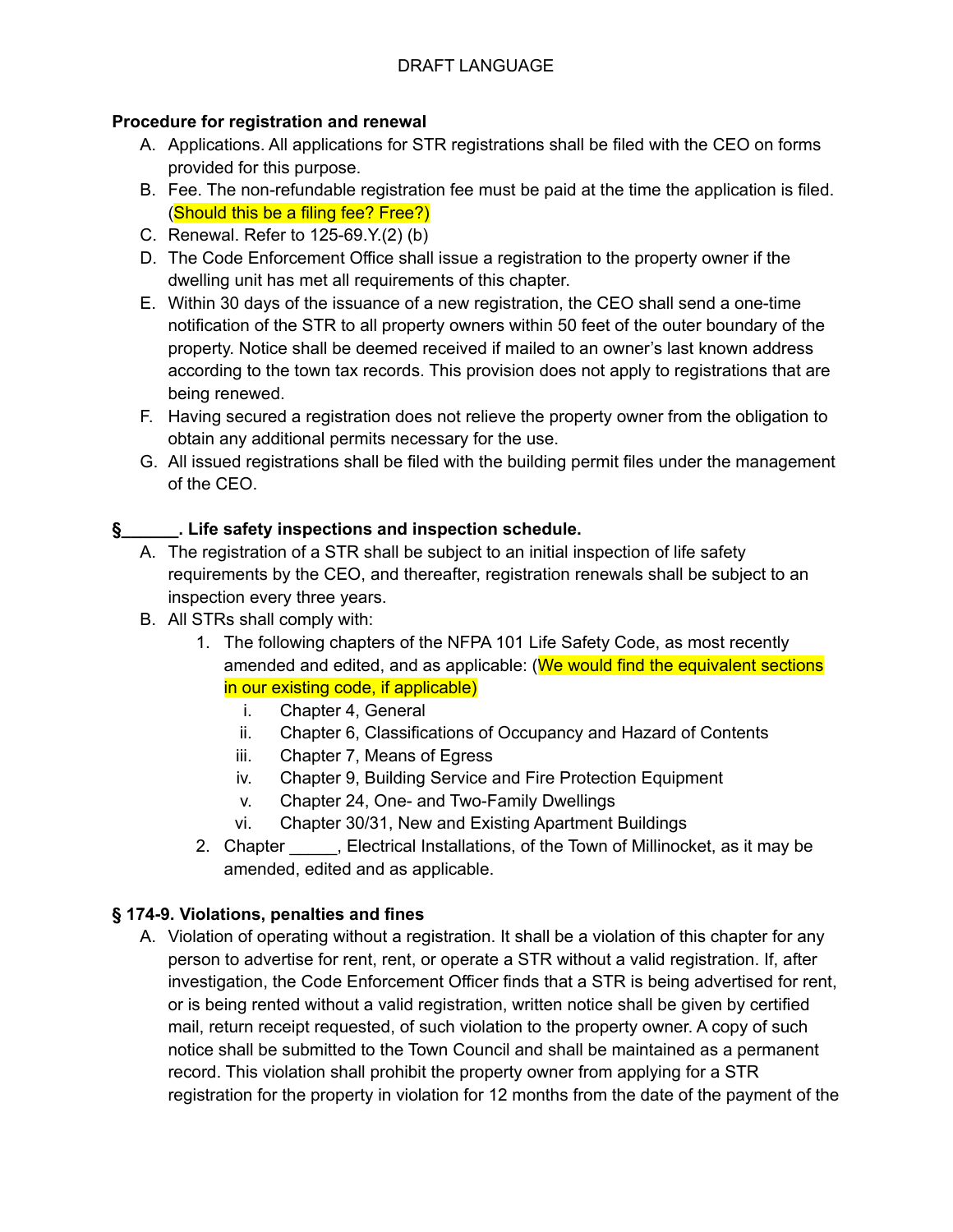#### DRAFT LANGUAGE

applicable fine. The fine for operating without a valid registration shall be \$250 per day for each day of operation without a valid registration as determined by the Code Enforcement Officer. (we should ensure that this doesn't conflict with any other existing sections of the code, or we can simply say "or whichever is stronger")

- B. Violation of registration. The Code Enforcement Officer shall investigate all alleged violations, and enforce the provisions of this chapter and the terms and conditions of the registration. If, after investigation, the Code Enforcement Officer finds that any provision of this chapter or any term or condition of any registration granted under this chapter is being violated, written notice shall be given by certified mail, return receipt requested, of such violation to the owner and to any other person responsible for such violation, indicating the nature of the violation and ordering that action necessary to correct it be taken within a reasonable time determined by the Code Enforcement Officer. A copy of such notice shall be submitted to the Town Council and shall be maintained as a permanent record.
	- 1. If, after notice given pursuant to  $\S$  the violation is not abated or corrected within the specified time, the Code Enforcement Officer shall report same to the Town Council. The Code Enforcement Officer's report shall indicate the additional enforcement actions under consideration and whether the Town Attorney has been consulted or will subsequently be involved. At its next meeting, the Town Council shall vote to accept the Code Enforcement Officer's report. The Town Council shall not entertain comment from the person alleged to have violated this chapter nor shall it take any evidence relating to whether a violation has in fact occurred.
		- i. Suspension and revocation of registration
			- 1. Suspension Minor Violation. The Code Enforcement Officer shall suspend a registration for failure to correct a violation, per §174-8.B. The suspension may not exceed three months. Operation of the STR during the period of suspension shall be a violation subject to a fine of \$500.00 per day.
			- 2. Suspension Major Violation. After three of more of the following: substantiated disorderly events as defined in Chapter 64 or other violations of this chapter in a 24-month period, the Code Enforcement Officer, shall suspend a registration for a minimum of three months and a maximum of 12 months. Minor and major violations can be either concurrent or cumulative. Operation of the STR during the period of suspension shall be a violation subject to a fine of \$500.00 per day.
		- ii. Revocation. In cases of recurring major violations or in certain cases of criminal activity at the STR property, the Code Enforcement Officer may revoke a registration.